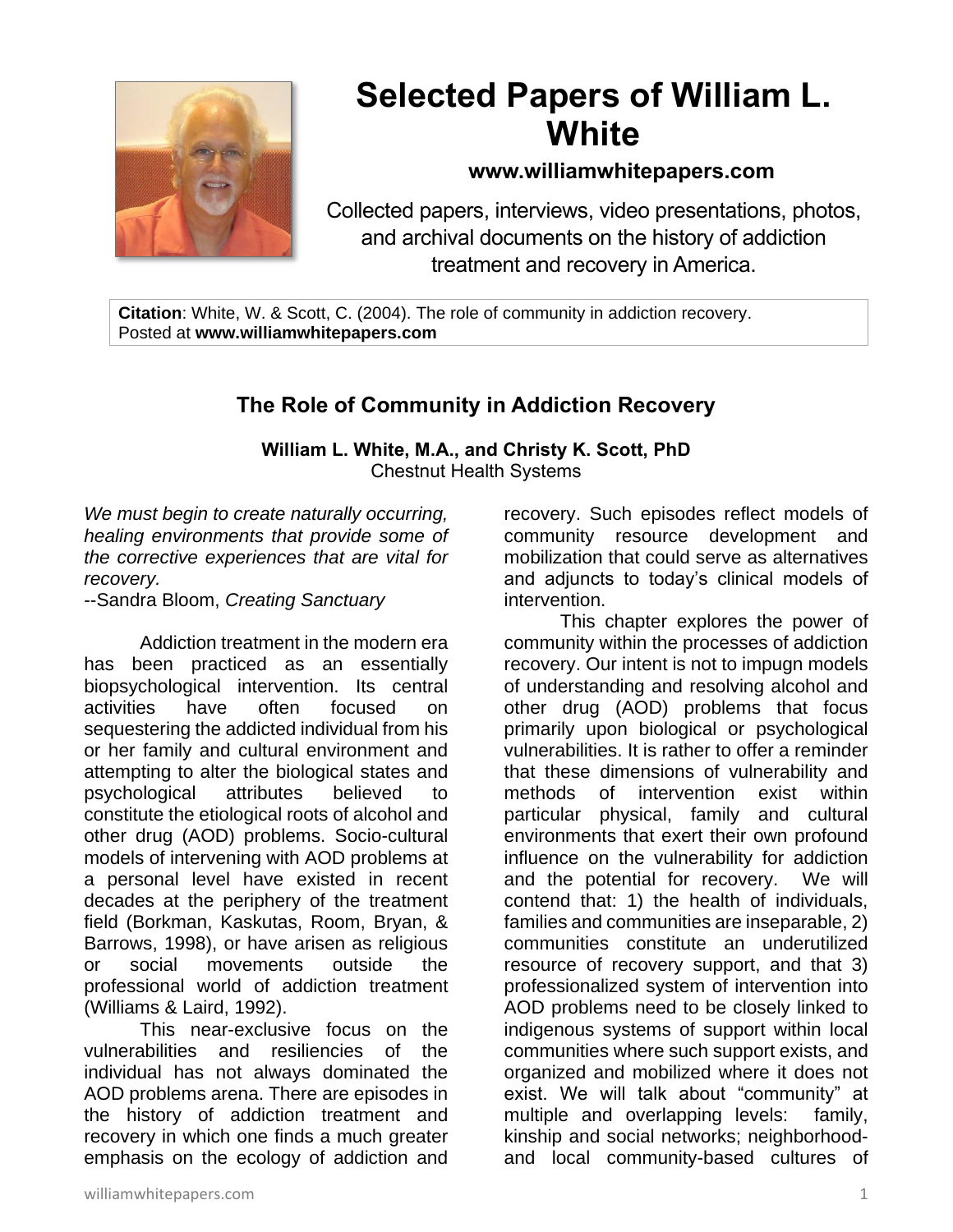addiction and recovery (the physical and cultural environments within which addiction and recovery are initiated and sustained); local communities and their institutional economies (from illegal markets to local service institutions) and the macro-culture of attitudes and values that shape the prevalence and character of addiction and recovery.

## **Recovery, Community, History**

We begin this exploration with a brief discussion of the role of community in addiction recovery as viewed within critical periods in the history of addiction recovery mutual aid societies and addiction treatment institutions. Addiction recovery mutual aid societies have existed in America for more than 200 years (Humphreys, 2004, White, 2004b). Contrasting views of the role of community and recovery are illustrated in a comparison of Native Americana and Euro-American recovery support structures.

Abstinence-based religious and cultural revitalization movements in Native America from the Delaware Prophets, Handsome Lake, the Shawnee Prophet, the Kickapoo Prophet, and the Native American and Indian Shaker Churches through the contemporary Red Road and Wellbriety movements) have portrayed colonization and cultural decay as a root of addiction, and cultural and community renewal as its most potent antidote. In this view, colonization and oppression, the destruction of cultural history and traditions, lost tribal identity and cohesion, and the resulting disintegration of family constitute the essential etiological agents in the rise of alcohol and other drug problems in Native American. The resolution of alcohol and other drug problems at an individual level are seen as inseparable from the repair and renewal of the family and the tribe (Coyhis and White, 2003; Coyhis, White and Simonelli, forthcoming). This broader view of the sources and solutions to AOD problems has continued within American communities of color (White and Sanders, 2004).

In contrast, recovery movements within Euro-American communities have lacked this ecological perspective on the sources of alcohol and other drug problems, but have conveyed the importance of community in recovery. From the Washingtonians through Alcoholics Anonymous and its adjuncts and alternatives, there have been two consistent messages: 1) recovery involves a reconstruction of personal identity and interpersonal relationships, and 2) this personal and interpersonal transformation is best achieved in relationship to a community of recovering people.

Disagreements about the role of community in recovery were common among the founders of America's first addiction treatment institutions. Those who pioneered nineteenth century inebriate asylums viewed the family and community as an enemy of recovery; advocated prolonged, legally enforced sequestration of addicts from community life; and discouraged contact between addicts and their families and social networks during treatment. In contrast, inebriate homes and the religiously-oriented urban missions and rural inebriate colonies sought to immerse those seeking recovery in a community of shared commitment and reciprocal support. The private addiction cure institutes similarly encouraged their patients to fully participate in community life during treatment and to participate in institutional support groups (e.g., the Keeley Leagues) upon their return home (White, 1998; White and Savage, 2003).

The rise of modern addiction treatment was marked by a polarization of thinking about community and recovery. The 1960s and 1970s saw two competing paradigms. The winning paradigm defined AOD problems as a biopsychological phenomenon: a diagnosable medical disorder requiring professional intervention. Such interventions focused on reversing the individual's physical adaptations to the drug (withdrawal, craving) and altering addictionrelated patterns of thinking, feeling and behaving. The approach emphasized casefinding, clinical screening and assessment, medical and psychological treatment of the individual, and brief aftercare services--all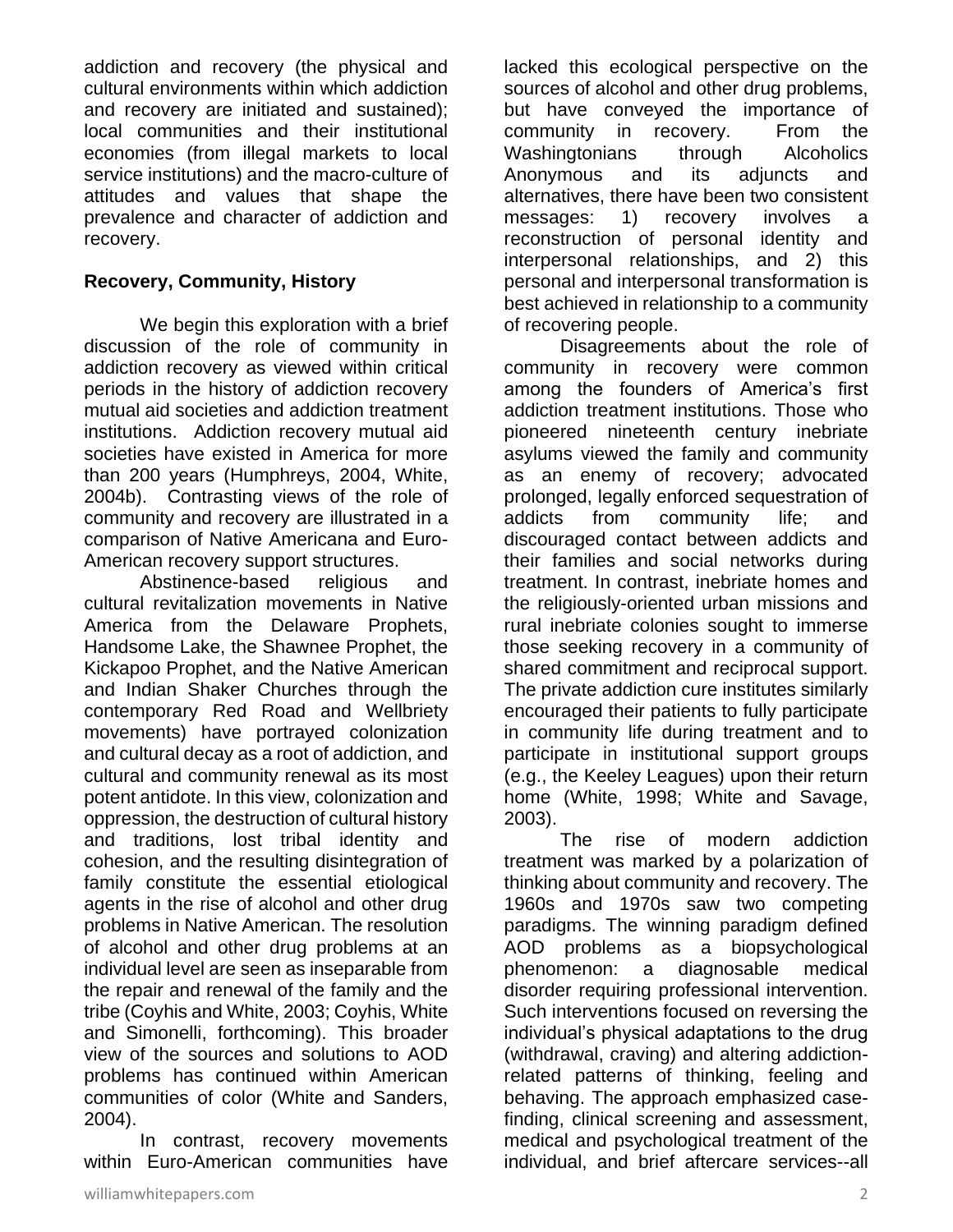provided by clinically trained professionals. This individualized conception of AOD problems and their solution provided the foundation for the legitimization and industrialization of modern addiction treatment in America. The biopsychological model became so dominant that there is only fading memory of its alternative.

During the 1960s and early 1970s, an alternative to the clinical model of addiction treatment was pioneered within several states and within the alcoholism programs of the federal Office of Economic Opportunity (OEO). This model focused on building capacity to address alcohol problems not within a treatment center but within the larger community. Counselors in this model were trained in community development skills with an emphasis on using indigenous recovery support structures such as Alcoholics Anonymous rather than trained in clinical skills (NAADAC..., 1992). What was most distinctive within OEO was the belief that alcoholism programs had to be built on the needs of, and ultimately controlled by, alcoholics and their families (Renaud, 1982). The OEO and selected state programs sought to do two things: 1) undermine the forces in the community that contributed to AOD problems, and 2) create space within the community where recovery could flourish.

Harold Mulford extensively documented the philosophy of this early model in Iowa. The role that was at the center of the Iowa model was not a counselor, but a "Community Alcoholism Agent" (CAA) who served as a case-finder, motivator, educator, advisor and friend to the alcoholic and an educator and resource mobilizer in the community. The goal was to get as many people as possible involved in the alcoholic's recovery (Mulford, 1976). This model, which relied to a great extent on volunteer support, fell out of favor in the 1970s amidst calls to address alcohol problems with greater organization, skill, and financial resources. In that rising tide of professionalization, voluntarism within the addiction problem arena declined and was replaced by an ever-growing class of paid helpers whose focus shifted from the

It can be seen from this brief review that these lay recovery movements and professional treatment movements had diverse views about whether addiction recovery was something that emerged from within the self, was something that was done to the addicted individual by treatment professionals, or something that was experienced in the context of the addict's relationship with a recovering community. The pendulum of emphasis in addiction treatment is currently shifting from a focus on the individual to a rediscovery of the community environment. This shift is evident in calls to: 1) transform the clinical model of addiction treatment into more communityfocused "recovery-oriented system of care" (see DMHAS, 2004), 2) shift addiction treatment from an institution-based model of acute intervention to a community-based model of sustained "recovery management" (White, Boyle and Loveland, 2003), and 3) growing interest in peer-based recovery support services (White, 2004a). This heightened interest in the role of community in recovery is further evident in President Bush's recently announced Access to Recovery program and the expansion of the Center for Substance Abuse Treatment's Recovery Community Support Program.

### **The Ecology of Recovery: Key Principles**

There are several key principles and observations that are emerging in this renewed exploration of community as a catalyst and support for addiction recovery. In this section, we will briefly discuss some of these propositions.

Changing Community Context *Growing numbers of individuals are experiencing social disconnection, isolation and a loss of social identity and life-shaping social norms.* This alienation and anomie is the product of escalating changes in nuclear family structure; decreased quantity and quality of contact with extended family and kinship networks; the loss of socially intimate, value-homogenous neighborhoods; and weakening attachment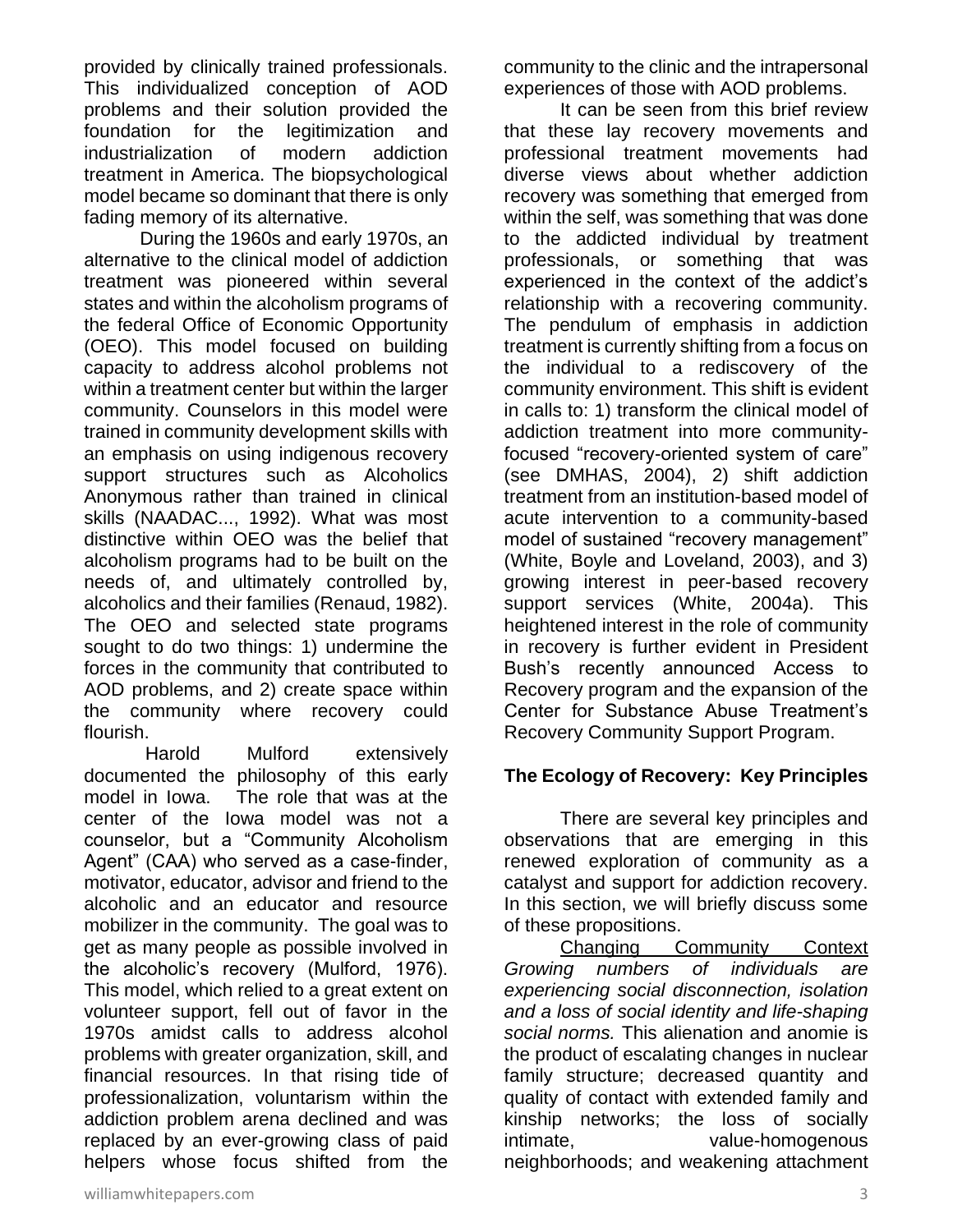to primary social institutions, e.g., schools, workplaces, churches (Bellah, Madsen, Sullivan, Swidler, & Tipton, 1985). In the face of these changes, there are calls for "community building"—creating or strengthening healing environments--as a strategy for resolving a wide variety of personal problems (Jason & Kobayashi, 1995). The surging interest in family and community within the addictions field reflects more global preoccupations with the health and healing potential of families and communities. *Existing institutions are being transformed and new social structures are emerging to perform what have historically been family functions.* Schools, workplaces, and social agencies have all absorbed a growing list of functions once performed by family members and extended family members. Alternative social structures from gangs to self-help groups are also taking over functions historically performed by families.

Community as an Etiological *Agent The experience of community can be pathogenic (wounding, deforming) or salugenic (healing, wholeness-generating).* When community infrastructures decay, there are widening physical, psychological and social spaces where sickness can rapidly spread. Coyhis (1999) has referred to such spaces as the diseased soil of community life. *Cultures of addiction, with their own history, traditions, language, values, and rituals flourish in wounded communities* (White, 1996). These cultures meet a wide variety of needs of individuals disaffiliated from families and mainstream social institutions. People can become as dependent upon these cultures (and the identity and affiliation needs met there) as upon the drugs that are the central sacraments of these cultures. *Within besieged communities, personal sobriety and survival may be inseparable from the sobriety and survival of the larger community*. In such communities, the individual draws nourishment from a healthy community just as the sobriety and service of the individual feeds that community. Where the addiction of individuals constitutes a manifestation of the wounds of

Community as an Obstacle to Recovery C*ommunities can pose specific obstacles to addiction recovery by failing to provide the physical, psychological and social space where recovery can be initiated and by failing to provide escape routes into that alternative world*. Escalating pain precipitates recovery initiation only in the presence of hope, and that hope often springs from resources and relationships outside the self. Communities constitute an obstacle to recovery as long as they allow cultures of addiction to flourish, provide no visible role models for long-term recovery, and provide no visible pathways to recovery.

Limitations of Biopsychological Treatment While many people's lives have been transformed by addiction treatment, such treatment as currently delivered is limited in what it can achieve. Even with the coercive influence of multiple systems, addiction treatment is able to attract only ten percent of persons in need of such services (SAMHSA, 2003). The current system relies almost completely on the pain of natural consequences to bring those with AOD problems into treatment. If we were really serious about treating addiction, we would send teams of recovery messengers/recruiters into the very heart of local drug cultures. Less than half of those admitted to addiction treatment successfully complete treatment (SAMHSA, 2002), and there is no system of post-treatment monitoring and early re-intervention for noncompleters. Many of those completing treatment receive less than the optimal dose of treatment prescribed by the National Institute on Drug Abuse (1999). Posttreatment continuing care services enhance recovery outcomes, but only 20% of clients discharged from addiction treatment receive any significant dose of such services (McKay, 2001). Similarly, post-treatment mutual aid society participation enhances long-term recovery outcomes, but there is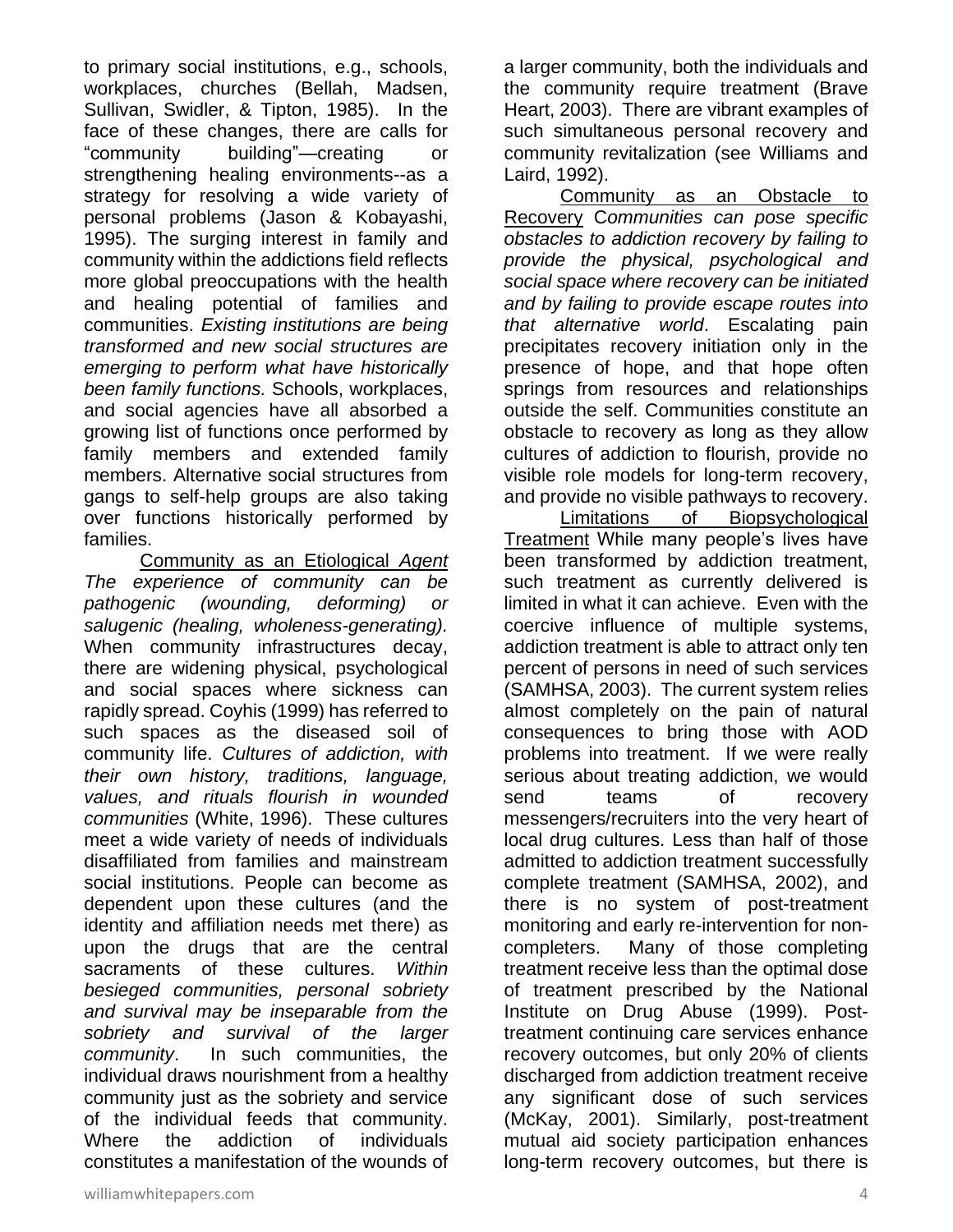high attrition in such participation following treatment (Mäkelä, Arminen, Bloomfield, Eisenbach-Stangl, Bergmark, Kurube, et al., 1996). There are high rates of posttreatment relapse and re-admission. Sixty percent of persons admitted to addiction treatment in the U.S. already have one or more prior episodes of treatment (SAMHSA, 2002). *Without community supports to engage people at an early stage of problem development, enhance treatment completion, link people to indigenous recovery support systems and provide posttreatment monitoring and early reintervention, addiction treatment in the United States will continue to operate as an emergency room whose cyclical episodes of biopsychological stabilization will fail to generate long-term recovery in the community for the majority of people with severe AOD problems.*

Coyhis (1999) suggests that temporarily transplanting sick trees, nurturing them back to health and then replanting them in the original diseased soil from which they were removed makes little sense. He argues that we must treat the wounded individuals and the diseased soil of community life by treating the community as well as its members—by creating a healing forest. It is in this way that the community becomes simultaneously a recipient of treatment and an instrument of recovery initiation and maintenance.

Isolation of Treatment from Community *The greater the physical and cultural distance between the treatment center and the natural environment of the person being treated, the less the transfer of learning from the former to the latter.*  Prolonged sequestration of people with AOD problems in the name of treatment injures those being treated (by rooting their recovery to an institution rather than to a natural network of relationships in the community), injures treatment agencies (by promoting closed, incestuous systems prone to implosion, e.g., Synanon), and injures the community by failing to develop natural recovery support systems that are sustainable and non-commercialized.

Community *Professional support for recovery from addiction should be sustained until the individual/family recovery process can be sustained on its own momentum in the individual/family's natural community.* The period of recovery durability (the point at which future risk of relapse in one's lifetime drops below 15%) following treatment for alcoholism is reached between 4-5 years of sustained recovery (Jin, Rourke, Patterson, Taylor, & Grant, 1998)--longer for recovery from opiate addiction (Hser, Hoffman, Grella, & Anglin, 2001). Building systems of support for recovery maintenance will require creating connecting tissue between treatment institutions and the community environments in which there clients live. We are not proposing that primary treatment be sustained indefinitely, but we are suggesting the utility of assertive continuing care in the community, e.g., post-treatment monitoring and support, stage-appropriate recovery education, active linkage to local communities of recovery, recovery community resource development and early re-intervention. Such sustained recovery support services could transition from a level of high intensity during the first 90 days following primary treatment (the period of highest risk for post-treatment relapse) to low intensity but sustained monitoring, e.g., recovery checkups (See Dennis, Scott, & Funk, 2003) as recovery supports shift from the institutional environment to the community environment. Community as an Agent of Healing

Recovery Stability/Durability and

Like addiction, recovery is mediated by processes of social engagement and support (See McCrady, 2004 for an excellent review). *Cultures (communities) of recovery, with their own history, traditions, language, values, and rituals flourish in communities that welcome them* (White, 1996). There is no single "recovery community," but a growing diversity of "communities of recovery" that differ significantly in their membership characteristics and in their philosophies and support technologies (Kurtz & Kurtz, 2004). The primary purpose of these micro-communities (communities within a community) is to support individuals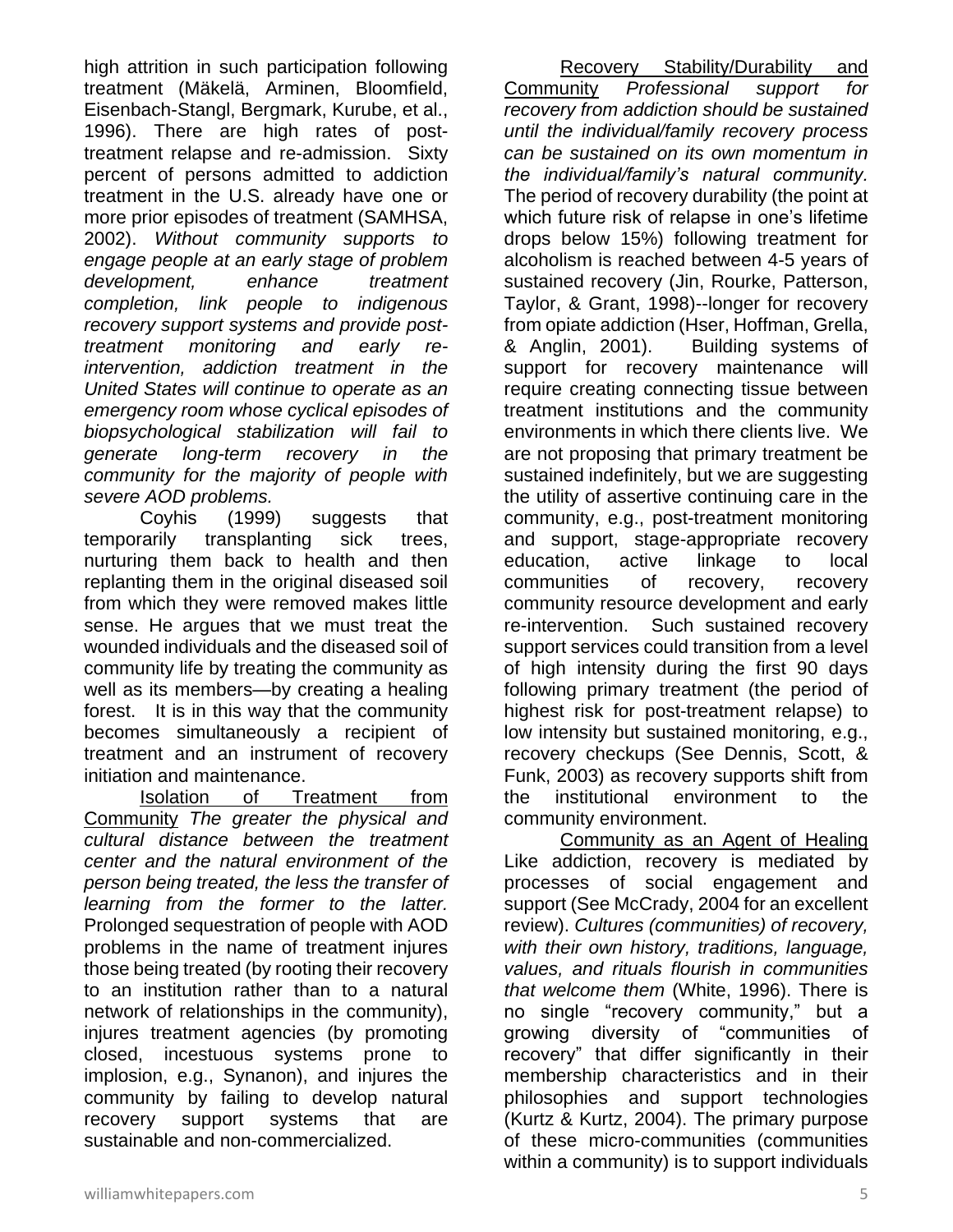and families through the developmental stages of addiction recovery. Within these communities of recovery, people with severe AOD problems experience a sense of being at home*--*of being at the one place where one's absence would be missed. Communities of recovery are places of sanctuary and healing for those who have been stigmatized and marginalized by their addiction careers. There one is accepted not in spite of one's imperfectness, but because of the very nature of that imperfection. Communities of recovery are places of refuge, refreshment and renewal, whether they exist in the meeting rooms of churches or in the virtual world of the Internet. For many people, recovery from addiction is a journey between two physical and social worlds—a movement from the toxic world of drug dependency to a healthy "prodependency on peers" (Nealon-Woods, Farrari and Jason, 1995). *Strategies that enhance family and community cohesion and nurture the development of healing networks within the larger community may serve to prevent AOD problems as well as facilitate problem identification and resolution*.

Styles of Recovery Affiliation Not all people in recovery relate to these communities of recovery in the same way. There are *acultural styles* of addiction/recovery (no affiliation with other addicted/recovering people), *bi-cultural styles* of recovery (balanced association with an addiction/recovery community and the larger community), and *enmeshed styles* of recovery (immersion in a culture of addiction/recovery with little contact with civilians—persons without addiction or recovery experience). *Persons with an enmeshed style of addiction often require an enmeshed style of recovery initiation* (White, 1996). Discharging clients from addiction treatment into drug-saturated family and social environments is a recipe for relapse. What is called for is the development of strong local cultures of recovery that can compete with, insinuate their way into, and eventually transform these toxic environments.

Potential latrogenic Effect of Social Interventions *Professional interventions into health and social problems may through their design either weaken or strengthen the community's natural capacity for support.*  John McKnight (1985) argues that the proliferation of helping agencies over the past half century generated the unintended effect of undermining and hastening the dissolution of traditional support provided by families, extended families, neighborhoods, churches, labor unions, and whole communities. He contends that as a country we suffer, not from a lack of professionallydirected service agencies, but from a lack of community. To the extent that responsibility for caring for those with the most severe AOD problems passed from families and indigenous community institutions (schools, churches, voluntary mutual aid groups) addiction treatment professionals, the treatment field may have inadvertently contributed to the abandonment of these individuals by the community. There is a growing population of addiction treatment recidivists who are estranged from family, friends and community, who are not accepted members of local communities of recovery, and who seem to be trapped within the limbo world of addiction treatment. It is time we helped with their reintegration or built alternative communities to support their recoveries.

Community Building and the Community Guide McKnight (1995) advocates the creation of "community guides" who move wounded citizens, not toward enmeshment with professional helpers and their institutions, but toward deeper involvement in the problem-solving and healing resources within the larger community*. The goal of community building is to replace, to the greatest extent possible, relationships that are transient, hierarchical, and professionalized with relationships that are enduring, equal, and reciprocal.* The goal is to support long term recovery by nesting this recovery in communities defined not by geography but by shared experience, shared identity, shared need, shared hope, and shared support.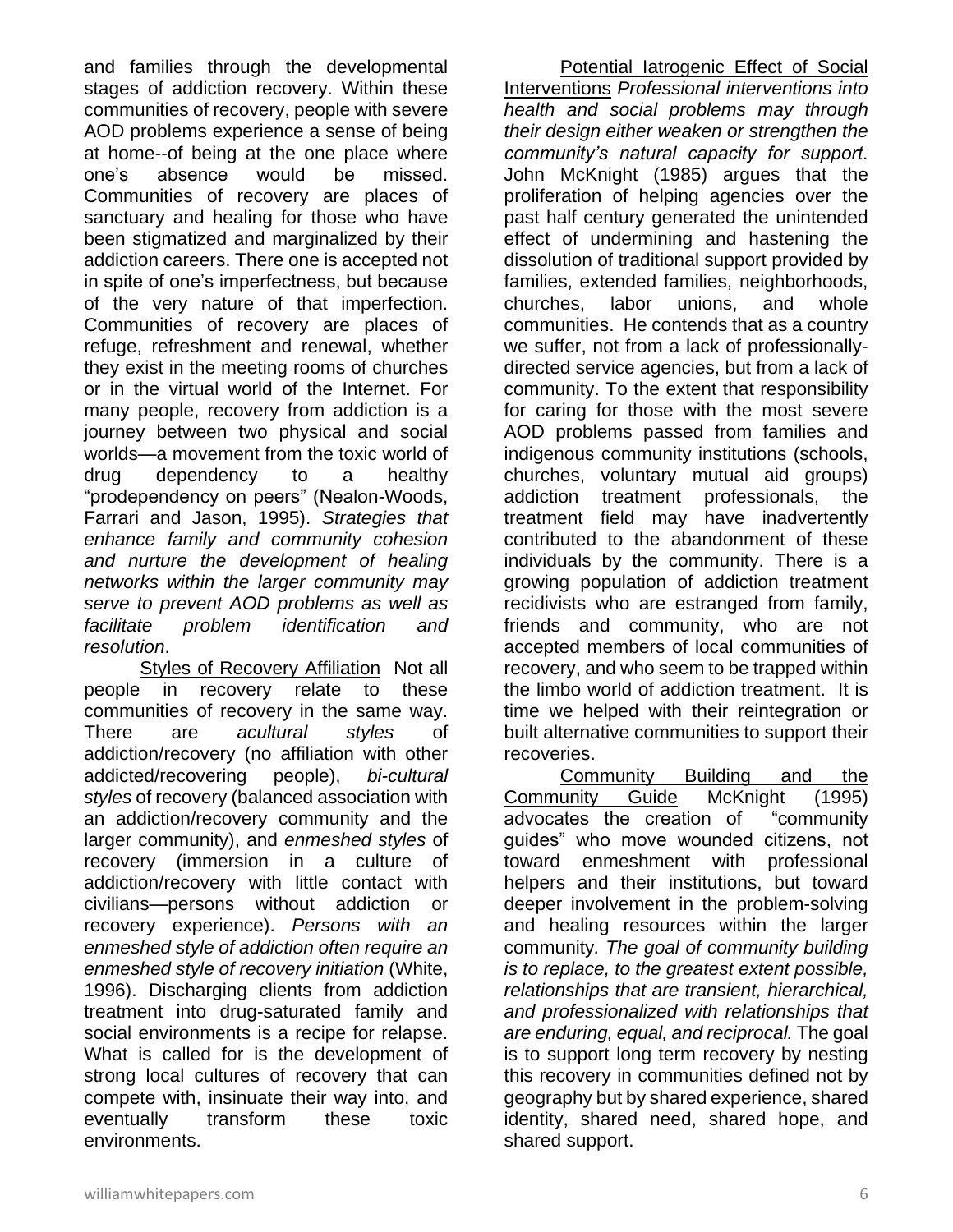**Strategies for Community Building** *The field of addiction treatment can tap the healing power of communities of recovery* by focusing on six zones of activity.

- *Knowledge Development*: enhancing the treatment organization's understanding of the growing diversity of American communities of recovery by involving professional staff within the life of these communities.
- *Role Redefinition*: including the function of recovery community resource development and mobilization.
- *Community Involvement*: increasing collaboration with indigenous sobriety-based support structures and other indigenous healers and institutions.
- *Recovery Resource Development*: playing an active role in the development of local recovery support groups and recovery support services.
- *Consumer Involvement*: Involving recovering people and their family members in the planning, design, delivery, and evaluation of treatment services.
- *Identity Reconstruction*: Exploring the implications of this new community partnership on the treatment organization's mission, core values, service menu, service roles, and the ethical standards governing relationships between staff and service consumers (White, 2002).

Peer-based Recovery Support Services (P-BRSS) There are a growing number experiments with peer-based recovery support services as an adjunct and alternative to addiction treatment. The roles—both paid and voluntary--that are at the center of these service models go by varied names: recovery coach, recovery mentor, peer counselor, recovery support specialist. Some states (CT, AZ) are systematically including P-BRSS as part of a reconfigured continuum of addiction treatment services care, and at least one state (PA) is already investigating the credentialing of recovery support specialists. What these experiments share in common is the use of P-BRSS specialists to reconnect treatment to the larger and more enduring process of recovery and to build connecting tissue between the service recipients, the treatment institution, local communities of recovery and the larger community in which the processes of recovery must be anchored (White, 2004a).

#### **Potential Pitfalls**

This proposed integration of clinical and community development models is not without its pitfalls. The functions require fundamentally different skills than the skills required for clinical roles and may be best delivered out of different organizational contexts. There are no existing funding streams to support recovery community resource development and the advocacy activities that are often implicit in such resource development. There exists a danger that the natural service ethic within communities of recovery will be weakened by the likely professionalization of recovery support services. The ethical guidelines for clinical roles will not easily transfer to recovery support and community organization activities, and there are few alternative guidelines for the management of ethical dilemmas within non-clinical activities. At a broader level, the community's capacity for compassion and caretaking is open to question, particular in problem-plagued communities that are being asked to care for traditionally stigmatized populations. That capacity for compassion and caretaking will have to be tested one community and one individual at a time.

#### **Summary and Conclusions**

The role of community in recovery has been viewed quite differently across the history of recovery mutual aid societies and within the professional world of addiction treatment. The modern emphasis on addiction and recovery as biopsychological processes is giving way to a greater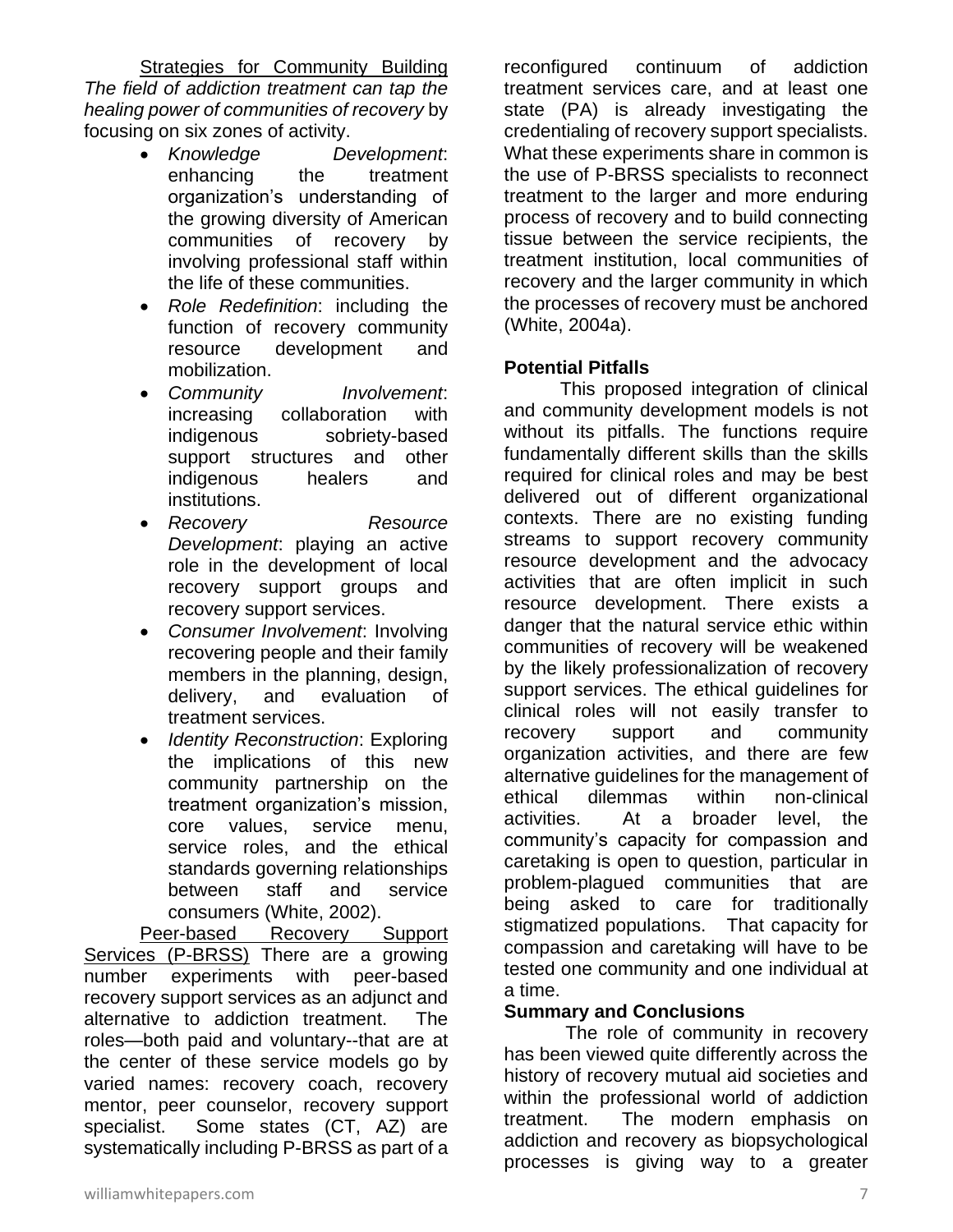appreciation of the role of social and cultural processes in the development and resolution of AOD problems. This shift rests on the recognition of the changing nature of communities, the role of community decay as a contributing source of AOD problems, the role of community support as an agent of healing, the need to nurture sustainable community-based recovery support systems, and the need to build recoveryoriented systems of care that extend recovery support services from the treatment institution to the natural environments of the clients being treated.

There is a growing sense that addiction treatment has become disconnected from its historical roots, detached from the larger and more enduring

Treatment organization that in their earliest years defined themselves as "community-based" are more likely today to define themselves as businesses. To recapture that founding identity, agencies must find ways to rejoin their communities and discover the natural healing powers that lie within these communities. By narrowly defining the sources of AOD problems within biomedical models, we have restricted our vision of the potential solutions to these problems. Perhaps it is time we rediscovered what was of value along that road the addictions field did not take in the transition from the 1960s to the 1970s. When universities became too isolated from the communities in which they were born, progressive educators called for these institutions to move back into the life of their communities--to become universities without walls. It is time we forged a system of addiction treatment and recovery without walls. Barriers to recovery and incentives for recovery exist in the community space surrounding those experiencing severe AOD problems. It is that space that marks the new (rediscovered) frontier for addiction treatment professionals.

**Acknowledgement:** Support for this article was provided by grants from the National Institute on Drug Abuse (Grant R01 DA15523 and Grant R01 DA014409). The opinions expressed here are those of the process of addiction recovery, and divorced from the grass roots communities out of which it was born. As the field evolved into a clinical specialty, it lost touch with its role as an active agent in enhancing the healing power of community. In spite of significant new clinical technologies, addiction treatment suffers from a loss of such core functions as community education, social action, and community resource development, mobilization and linkage. Our focus should be not just on what professionalized services we can offer members of our local communities, but on how we can develop resources within these communities that diminish the need for professionalized structures of care and support.

authors and do not reflect the opinions or policies of any governmental agency.

**About the Authors**: William L. White and Christy K. Scott work within Lighthouse Institute, the addictions research division of Chestnut Health Systems. Correspondence regarding this chapter can be sent to William White at bwhite@chestnut.org.

#### **References**

*Alcoholics Anonymous: The Story of How Many Thousands of Men and Women Have Recovered from Alcoholism.* (1955). New York: Alcoholics Anonymous World Services, Inc.

Bellah, R.; Madsen, R.; Sullivan, W.; Swidler, A.; and Tipton, S. (1985). *Habits of the Heart: Individualism and Commitment in American Life*. New York: Harper & Row.

Bloom, S. (1997) *Creating Sanctuary: Toward the Evolution of Sane Societies.* New York: Routledge.

Borkman, T.J., Kaskutas, L.A., Room, J., Bryan, K. and Barrows, D.C. (1998). A Historical and Developmental Analysis of Social Model Programs. *Journal of Substance Abuse Treatment* 15:7-17.

Brave Heart, M.Y. (2003). The historical trauma response among natives and its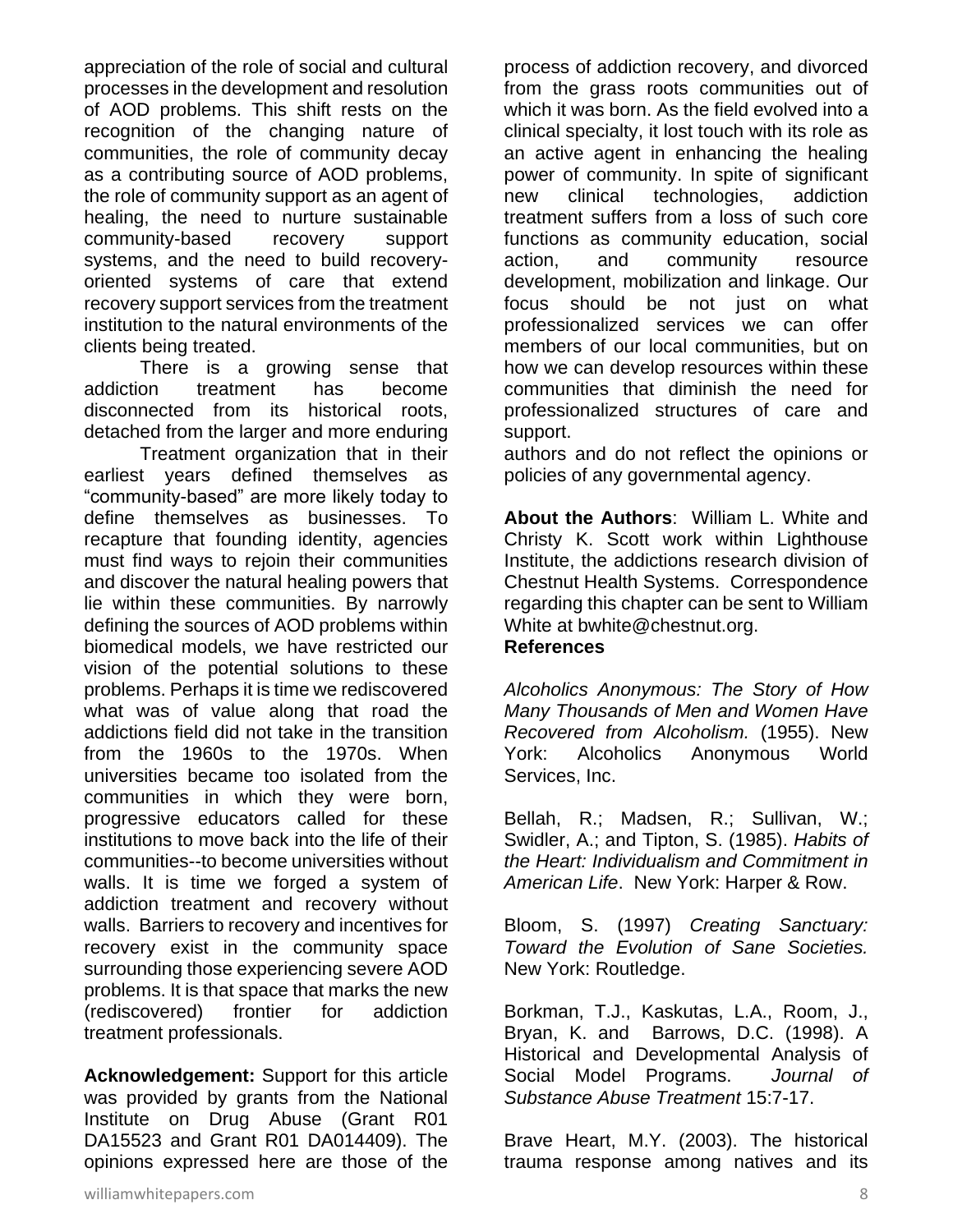relationship with substance abuse: a Lakota illustration. *Journal of Psychoactive Drugs,* 35(1), 7-13.

Coyhis, D. (1999). *The Wellbriety Journey: Nine Talks by Don Coyhis*. Colorado Springs, CO: White Bison, Inc.

Coyhis, D. and White, W. (2003) Alcohol problems in Native America: Changing paradigms and clinical practices. *Alcoholism Treatment Quarterly*, 3/4, 157-165.

Coyhis, D., White, W. & Simonelli, R. (forthcoming). *Alcohol Problems in Native America: The Untold Story of Resistance, Resilience and Recovery*. Colorado Springs, CO: White Bison, Inc. DMHAS (2004). [http://www.dmhas.state.ct.us/recovery/reso](http://www.dmhas.state.ct.us/recovery/resourceguide.doc) [urceguide.doc\)](http://www.dmhas.state.ct.us/recovery/resourceguide.doc)

Dennis, M.L., Scott, C.K, & Funk, R. (2003). Main findings from an experimental evaluation of recovery management checkups and early re-Intervention (RMC/ERI) with chronic substance users. *Evaluation and Program Planning*. 26, 339-352.

Hser, Y., Hoffman, V., Grella, C. and Anglin, D. (2001). A 33-year follow-up of narcotics addicts. *Archives of General Psychiatry,* 58:503-508.

Humphreys, K. (2004*). Circles of Recovery: Self-help Organizations for Addictions*. Cambridge, UK: Cambridge University Press.

Jason, L.A. & Kobayashi, R.B. (1995). Community building: Our next frontier. *The Journal of Primary Prevention*, 15(3), 195- 208.

Jin, H., Rourke, S.B., Patterson, T.L., Taylor, M.J. and Grant, I. (1998) Predictors of relapse in long-term abstinent alcoholics. *Journal of Studies on Alcohol,* 59:640-646.

Kurtz, L. & Kurtz, E. (2004). A Guide to the Development of Mutual Aid Groups. http://www.bhrm.org/Guide.htm.

Mäkelä, K., Arminen, I., Bloomfield, K., Eisenbach-Stangl, I., Bergmark, K., Kurube, N., et al. (1996). *Alcoholics Anonymous as a Mutual-Help Movement: A Study in Eight Societies*. Madison: University of Wisconsin.

McCrady, B.S. (2004). To have but one true friend: Implications for practice of research on alcohol use disorders and social networks. *Psychology of Addictive Behaviors*, 18(2), 113-121.

McKay, J.R. (2001). Effectiveness of continuing care interventions for substance abusers: Implications for the study of longterm effects. *Evaluation Review*, 25, 211- 232.

McKnight, J. (1995). *The Careless Society: Community and its Counterfeits*. New York: Basic Books.

Mulford, H. (1976). Alcohol abuse and citizen action: The community counselor/consultant approach. Presented at the Eleventh Annual Conference of the Canadian Foundation on Alcohol and Drug Dependence, Toronto, Canada, June 20-25, 1976.

NAADAC: 20 years of leadership and service. (1992). *The Counselor,* 10(3), 15- 27.

Nealon-Woods, M.A., Ferrari, J.R., and Jason, L.A. (1995) Twelve-step program use among Oxford House residents: Spirituality or social support for sobriety? *Journal of Substance Abuse* 7:311-318.

NIDA (1999). *Principles of Drug Addiction Treatment*. Rockville, MD: National Institute on Drug Abuse (NIH Publication No. 00- 4180) (available at [http://www.nida.nih.gov/PODAT/PODATInd](http://www.nida.nih.gov/PODAT/PODATIndex.html) [ex.html\)](http://www.nida.nih.gov/PODAT/PODATIndex.html)